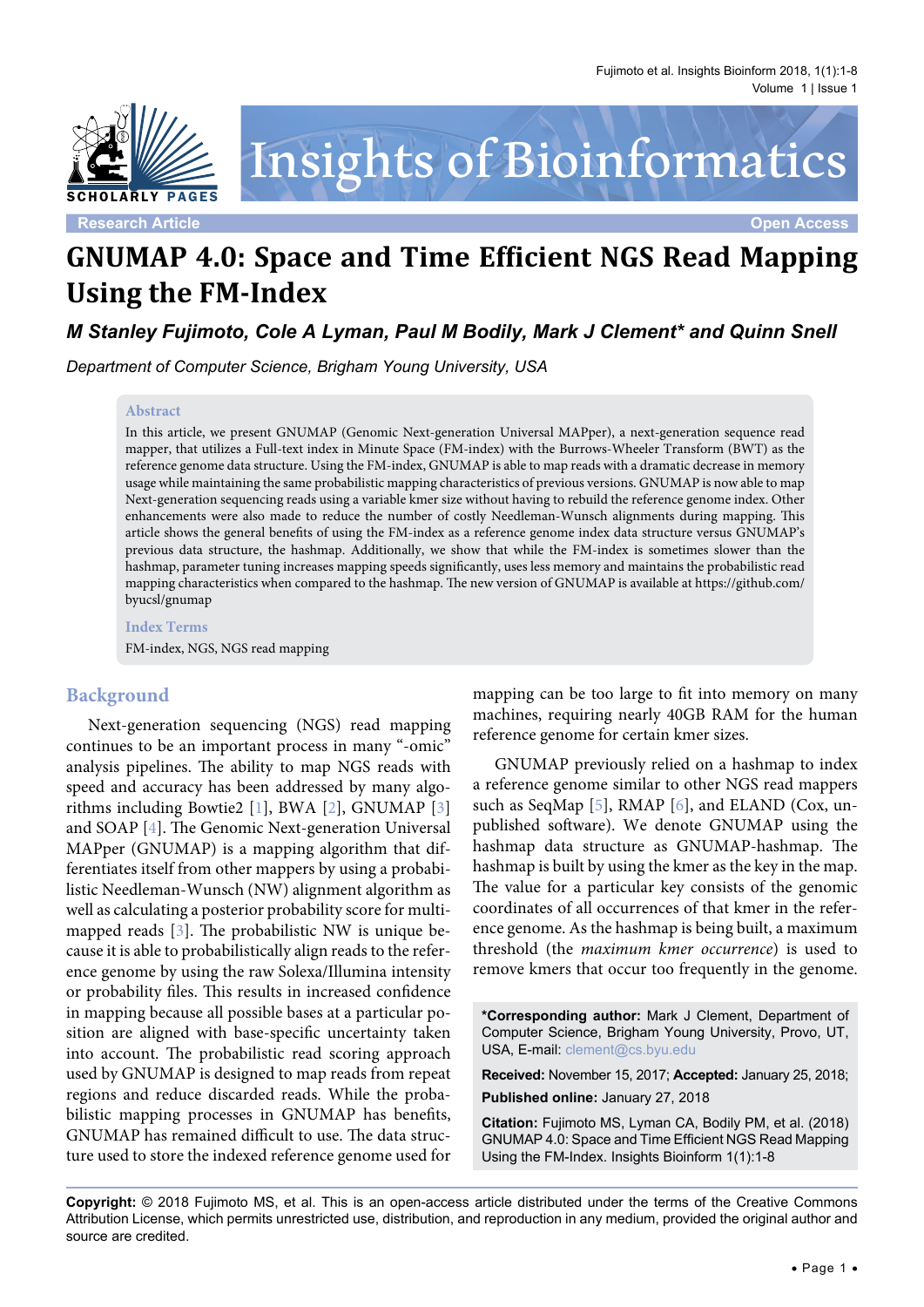

This reduces the size of the index and speeds up mapping as kmers that occur more frequently throughout the genome cause frequent false-positive mapping attempts.

The hashmap data structure provides the benefit of quickly looking up genomic coordinates for kmers. It is, however, also limited in several ways. The main limitations are the amount of memory required to hold the entire hashmap in memory and the inability to reuse the hashmap for different length kmers. The hashmap could become extremely large when used with long kmers on a large reference genome. It also needs to be rebuilt for different sized kmers as the hashmap is built with a specific and immutable kmer size. The hash is also limited because it cannot be constructed for kmers where *k >* 15. This limits the usable kmer sizes that can be used during mapping. A variant of GNUMAP uses the C++ Standard Template Library (GNUMAP-STL) to hash the genome to overcome the maximum kmer size limit. To overcome these weaknesses and retain the strengths afforded by probabilistic read mapping, GNUMAP has been modified to make use of an Full-text index in Minute space (FM-index) as the data structure used for indexing a reference genome.

The FM-index is a text compression algorithm that allows for fast substring look-ups in the indexed text [[7](#page-6-6)]. There are many mappers that exist that use this same data structure such as BWA [[2](#page-6-1)]. In this work, we show the effects of implementing the FM-index from BWA in GNUMAP (referenced as GNUMAP-FM). We will show that run-time only suffers moderately while the amount of memory used is greatly reduced allowing GNUMAP to run on commodity desktop hardware with arbitrary kmer sizes. Using the FM-index, GNUMAP is also enhanced by not needing to create multiple reference genome indices for different length kmers. The FM-index also allows for kmers of arbitrary length to be searched for, thus overcoming the kmer size limit imposed by the hash data structure. While changing the underlying data structure used for fast kmer look-ups for read mapping, GNUMAP is still able to maintain the same mapping probabilistic properties from previous versions.

In this article, we discuss the improvements implemented in GNUMAP and compare the new version of GNUMAP to the previous version. First, we describe the FM-index Implementation and evaluation datasets used, then we benchmark the new version compared to the old version based on run-time and amount of RAM used. Finally, we discuss the flexibility of parameter tuning made possible by the new version as well as future work.

#### **Methods**

Enhancements to GNUMAP include: The implementation of an FM-index for reference genome indexing, added parameters for mappings based solely on kmer look-ups, reduced NW alignments by removing alignment re-computations and other bug fixes. The FM-index and other optimizations were made to GNUMAP version 3.0.2. We release this update as GNUMAP version 4.0.

# **FM-Index implementation**

The FM-index as implemented in BWA [\[8\]](#page-6-7) is version 2 of the FM-index using the Burrows-Wheeler transform, which we used as a drop-in replacement for the hashmap used originally in GNUMAP. The FM-index is a succinct data structure that compresses the genome and allows fast (sub-linear) substring searches. Users should note that the FM-index in BWA replaces ambiguous bases in the reference sequence randomly with an A, C, G or T. By replacing ambiguous characters, the alphabet of the indexed genome is reduced to four characters and enables 2-bit encoding of the genome that is more space efficient than using 3-bits or storing the genome as plain text. This randomness added during reference genome indexing causes GNUMAP to produce differ-

<span id="page-1-0"></span>**Table 1:** GNUMAP parameter tuning using the FM-index. The FM-index allows for much more exibility in regards to parameter tuning for read mapping. Here, we compare the GNUMAP with the hashmap to the FM-index with various parameters tuned. Tuning the parameters in GNUMAP-FM greatly increases the number of reads mapped while decreasing the run-time and amount of memory and maintaining mapping accuracy.

| Indexing<br><b>Algorithm</b> | k  | Max Kmer<br>Occ. | <b>Min Kmer</b><br><b>Hits</b> | <b>Kmer Jump</b><br><b>Size</b> | <b>All Read</b><br><b>Accuracy</b> | <b>Mapped Read</b><br><b>Accuracy</b> | <b>Run-Time</b><br>(seconds) | <b>Percent Reads</b><br><b>Mapped</b> |
|------------------------------|----|------------------|--------------------------------|---------------------------------|------------------------------------|---------------------------------------|------------------------------|---------------------------------------|
| Hashmap                      | 15 | 1000             | 2                              |                                 | 90.33%                             | 96.54%                                | 59.773                       | 93.57%                                |
| <b>FM-index</b>              | 15 | 1000             | $\overline{2}$                 |                                 | 95.12%                             | 95.79%                                | 197.516                      | 99.30%                                |
|                              | 15 | 500              | $\overline{2}$                 |                                 | 94.97%                             | 95.79%                                | 140.912                      | 99.14%                                |
|                              | 15 | 200              | $\overline{2}$                 |                                 | 94.64%                             | 95.82%                                | 92.796                       | 98.76%                                |
|                              | 15 | 100              | $\overline{2}$                 |                                 | 94.21%                             | 95.89%                                | 71.718                       | 98.24%                                |
|                              | 15 | 50               | $\overline{2}$                 |                                 | 93.59%                             | 95.90%                                | 56.733                       | 97.59%                                |
|                              | 15 | 25               | $\overline{2}$                 |                                 | 92.73%                             | 96.63%                                | 43.153                       | 96.63%                                |
|                              | 15 | 10               | $\overline{2}$                 |                                 | 90.94%                             | 96.27%                                | 26.073                       | 94.46%                                |
|                              | 19 | 50               | 2                              |                                 | 94.41%                             | 95.88%                                | 20.874                       | 98.46%                                |
|                              | 19 | 10               | $\overline{2}$                 |                                 | 93.20%                             | 96.06%                                | 15.712                       | 97.02%                                |
|                              | 23 | 10               | 3                              |                                 | 93.89%                             | 96.06%                                | 14.335                       | 97.81%                                |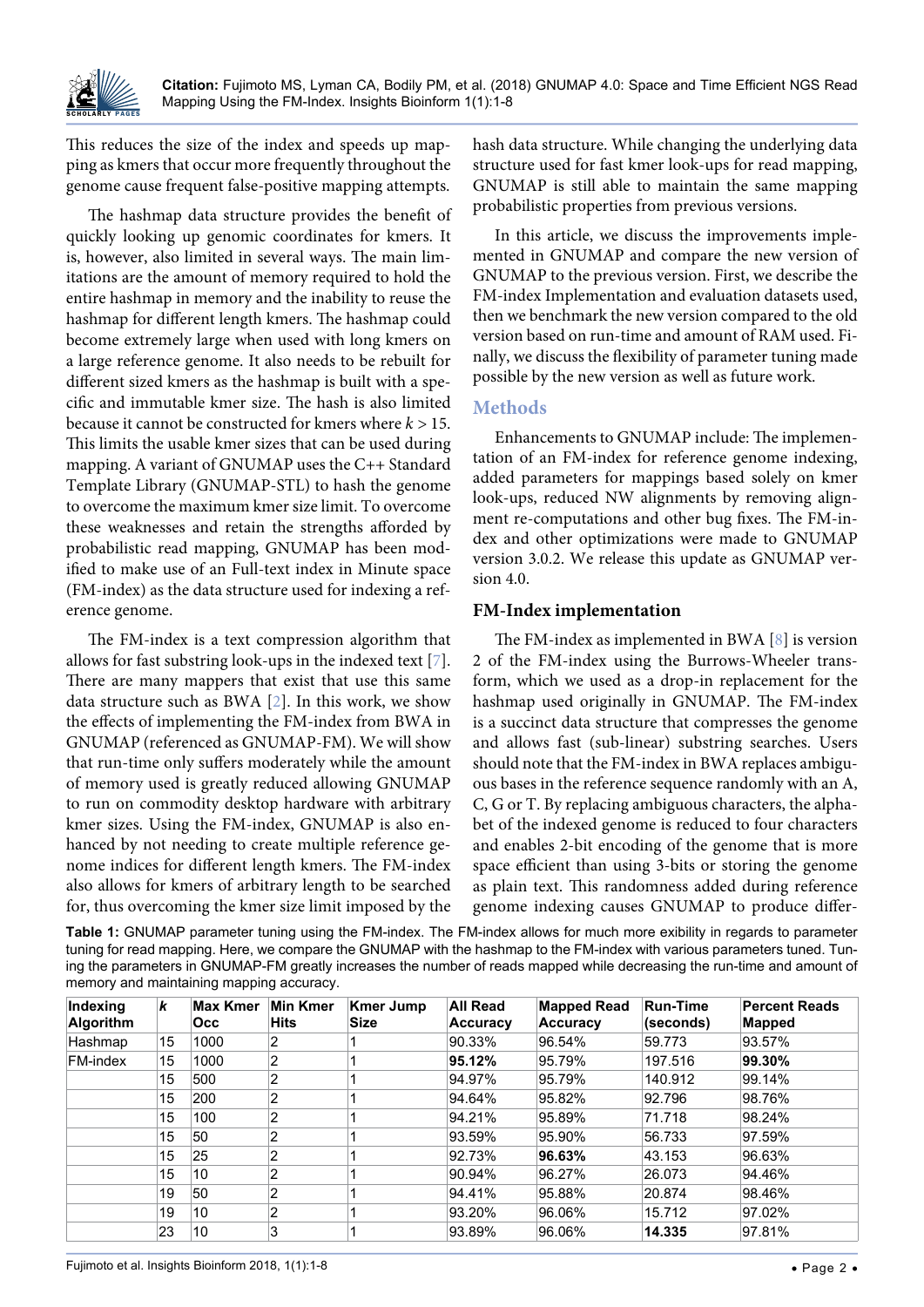

ent results when using the same parameters between the FM-index and hashmap versions. While this is problematic, we find that that these issues are only problematic when using small kmers  $(k < 15)$  because the shorter the kmer the more likely that a particular kmer is randomly found after the ambiguous base substitution. When using larger kmers ( $k \geq 15$ ) and additional parameter tuning we see the mapping run-times decrease and number of reads mapped increase drastically (see [Table 1](#page-1-0) for benchmarks).

#### **Additional optimizations and bug fixes**

In addition to using the FM-index, two other modifications and other bug fixes were made to GNUMAP. First, we implemented a method for mapping reads without using the probabilistic Needleman-Wunsch that is based solely on genomic kmer location look-ups. Second, we modified the mapping algorithm to reduce the number of NW alignments that occur during mapping. Performing the NW alignment is the most costly operation done in GNUMAP. We found that previous versions of GNUMAP would often recompute alignments it had already done. Fixing this resulted in much fewer alignments and much quicker run-times. These modifications, bug fixes and the indexing behavior of the BWA FM-index cause mapping results to vary between the current and previous version of GNUMAP.

#### **Datasets**

<span id="page-2-0"></span>Ĩ

We compared the versions of GNUMAP on how quickly the reads were aligned, how much memory was used to align the reads, and how accurate the alignment was. Four different datasets were used, three simulated and one real dataset.

**WgSim dataset:** A smaller simulated dataset was generated using WgSim [\[9\]](#page-6-8). This smaller dataset consists of 50,000 synthetic 100 bp NGS reads from the human reference genome hg19 and was used exclusively for memory profiling benchmarks.

**ART parameter tuning:** This dataset consists of 28,880 synthetic 100 bp reads generated from the human reference genome hg19 using ART [\[10\]](#page-6-9). Using this dataset, we tested the mapping performance of GNUMAP with the FM-index. This dataset was generated to ensure we have reads sampled uniformly across the whole genome to see general mapping performance.

**ART mapping performance:** We used the read simulation program ART [\[10\]](#page-6-9) to generate synthetic 100 bp NGS single-end reads. ART generated 14,486,006 reads with 0.5× coverage of the hg19 human genome, with a 0.009% insertion rate and 0.023% deletion rate.

**Real data:** For the real data analysis, we used a set of NGS reads from the 1000 Genomes Project [\[11\]](#page-6-10). We downloaded the low coverage whole genome sequence reads (ERR251013), 65,820,186 total, from The International Genome Sample Resource (IGSR) for the individual HG00140.

All datasets were aligned to the hg19 human genome assembly. Furthermore, all experiments were run on the Fulton Supercomputing Laboratory's supercomputer,



**Figure 1:** The peak memory usage (in gigabytes) of GNUMAP using either the hash or FM-index data structure with a particular kmer size *k* during run-time. As can be seen, the RAM usage with the hash version increases as *k* increases while the FM-index implementation remains the same across all sizes *k*. There are no hash results for *k* > 15 due to limitations of the hashing algorithm that does not allow for hashes to be built with *k* > 15.

|                                                               |      |                                                     | 10 | 12 | 14 | 15 | 16 | 17                                                           | 18 | 19 | 20 | $\overline{21}$ | 22 | 23 |
|---------------------------------------------------------------|------|-----------------------------------------------------|----|----|----|----|----|--------------------------------------------------------------|----|----|----|-----------------|----|----|
| Hash                                                          | 2.93 | $ 2.936 3.086 4.146 10.47 19.88 22.72 26.27 38.55 $ |    |    |    |    |    |                                                              |    |    |    |                 |    |    |
| FM-Index 7.314 7.315 7.326 7.342 7.349 7.341 7.367 7.367 7.35 |      |                                                     |    |    |    |    |    | 7.335   7.341   7.346   7.346   7.35   7.345   7.334   7.345 |    |    |    |                 |    |    |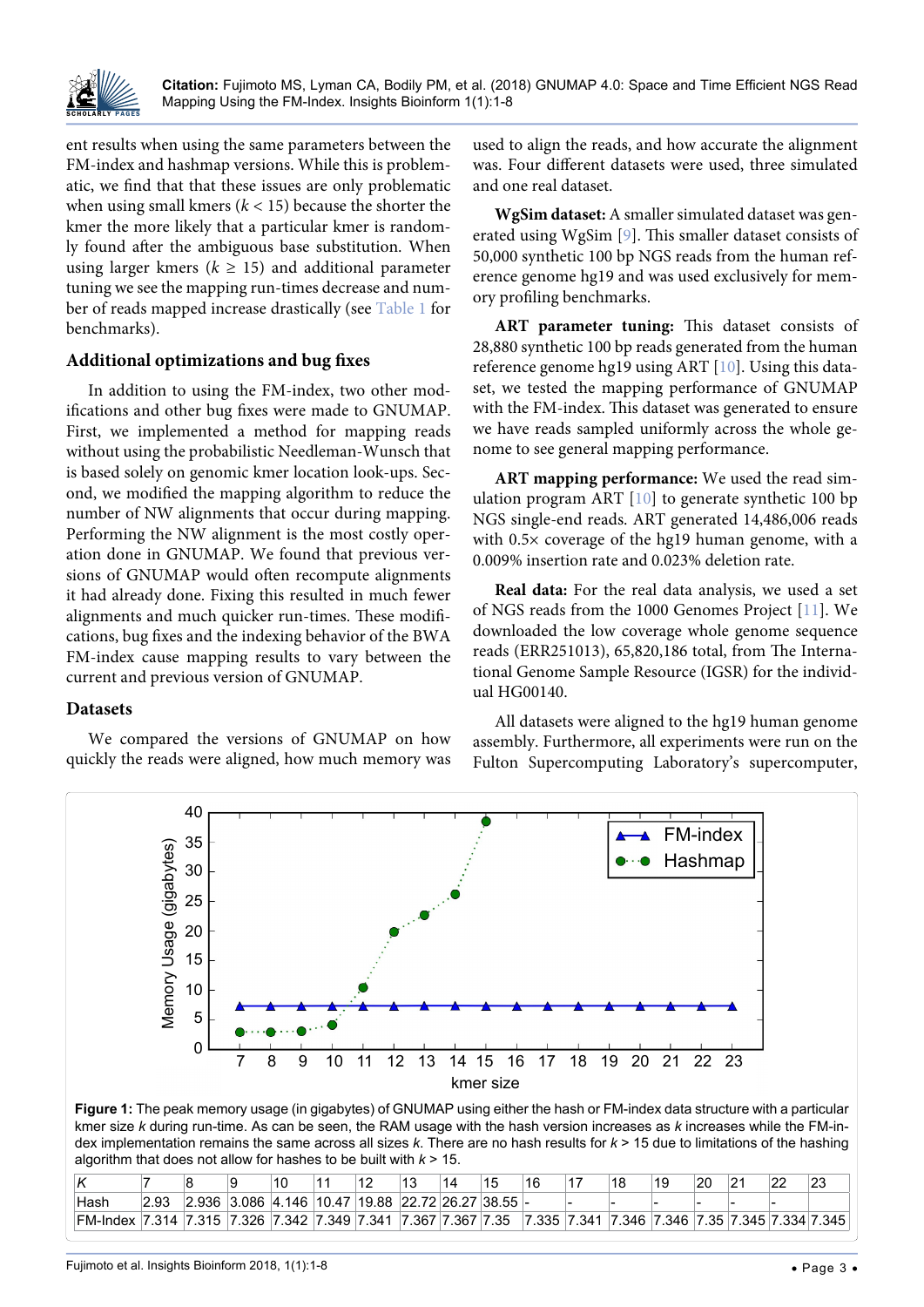

Mary Lou, using 12-core Intel Haswell (2.3 GHz) processors with 64GB of 2133 Mhz DDR4 RAM.

#### **Benchmarking**

**Measuring memory usage:** GNUMAP's memory consumption using the hash and the FM-index was profiled using **Valgrind's** heap profiler tool **Massif** [[12](#page-7-1)]. Using **Massif** causes the profiled program to slow down tremendously. To profile memory usage, we used the smaller WgSim simulated dataset mapped to the human reference genome hg19. This allowed for memory profiling in a reasonable amount of time [\(Figure 1\)](#page-2-0).

**Parameter tuning:** Parameter tuning with the FM-index shows that results as good, if not better, than GNU-MAP-hashmap are possible. We not only measured the mapping time and percent reads mapped, but also how accurate the mappings were using the synthetic ART Parameter Tuning dataset.

Mapping results were verified against the ground truth during parameter tuning. We distinguish two types of mapping accuracy: *All read accuracy* and *mapped read accuracy*. *All read accuracy* considers all reads in the readset (mapped and unmapped). Only reads that mapped uniquely and to the correct location were counted as correct. Reads mapped to multiple locations (multi-mapped read) were counted as mapping incorrectly as well as any read that was left unmapped.

*Mapped read accuracy* is where we look only at mapped reads in the readset. Any read that is unmapped is not counted against the accuracy. Here also, only reads that map uniquely to the correct location are counted as correct. Mapped reads that do not map to the correct location or are multi-mapped reads are counted as incorrect.

# **Results and Discussion**

The main metrics used to test the performance differences between the hash and FM-index versions of GNU-MAP were mapping time and memory usage during mapping. Results were generated using various kmer sizes. For the FM-index, we tested using kmer sizes  $7 \leq k$  $\leq$  23. We used the original GNUMAP hashing algorithm (GNUMAP-hashmap) for kmer sizes  $7 \le k \le 15$  and attempted to generate hashmap indices for *k >* 15. All plots were generated using matplotlib [[13](#page-7-2)].

#### **Memory usage**

Memory usage during run-time was measured and can be seen in [Figure 1.](#page-2-0) All parameters were maintained between the hashmap and the FM-index runs. Memory usage remains constant with all kmer sizes for the FM-index while the hashmap memory usage grows dra-

matically. Indexing a genome using the hashmap algorithm and  $k > 15$  is not possible unless using the STL variant of GNUMAP.

GNUMAP-FM consumes a great deal less memory when running than the hashmap version. The hashmap index memory usage explodes in size as kmer size grows. The amount of memory required for the hashmap to run using a hash of the human reference genome and  $k =$ 15 is nearly 40 GB. We were unable to generate hashes with  $k > 15$ . This limitation poses a problem for read mapping because GNUMAP is unable to leverage longer kmers that increase read mapping speed. Because the FM-index uses a constant amount of memory at any size *k* any kmer size is a usable mapping parameter that can be tuned to maximize the number of mapped reads. The amount of memory used by the FM-index version allows GNUMAP to be run on even commodity desktop computers with all parameters available where the hashmap version is only able to run on higher-end machines with vast amounts of RAM.

#### **Run-Time**

A comparison of GNUMAP-hashmap to GNU-MAP-FM measuring run-time differences can be seen in [Table 2](#page-4-0). Using the same parameters, GNUMAP-FM is able to outperform the hashmap version.

Despite having a slower indexing data structure, removing duplicate Needleman-Wunsch alignments provides significant speedups. The speedup due to alignment deduplication grows as the dataset becomes larger. This is because GNUMAP spends most of its time performing NW alignments and with more reads there are more alignments that are erroneously recomputed.

Mapping runs on the ERR251013 dataset for kmer sizes 11 and 12 did not finish within the given walltime (24 hours). On the ART synthetic dataset, the run-time for the 11 and 12-mer runs are much higher than those of other kmer sizes. This indicates that there is some characteristic of the kmer composition of hg19 at these particular sizes that made mapping difficult.

We generated kmer frequency profile plots shown in [Figure 2](#page-5-0) to understand why mapping is so much slower using 11 and 12-mers versus higher kmer sizes. Kmer counting and histogram counts were generated with Jellyfish [[14\]](#page-7-0). We compared the distribution of the 11-mer (problematic size) with 15-mer (usable size). Kmer sizes smaller than 11 were not considered because their mapping performance is poor (see [Table 2\)](#page-4-0) and moving from 11-mers to 15-mers provides a large decrease (nearly 9 hours in the ART synthetic dataset) in run-time. The x-axis of [Figure 2](#page-5-0) is the kmer frequency, how often a particular kmer occurs in the genome. Moving from left to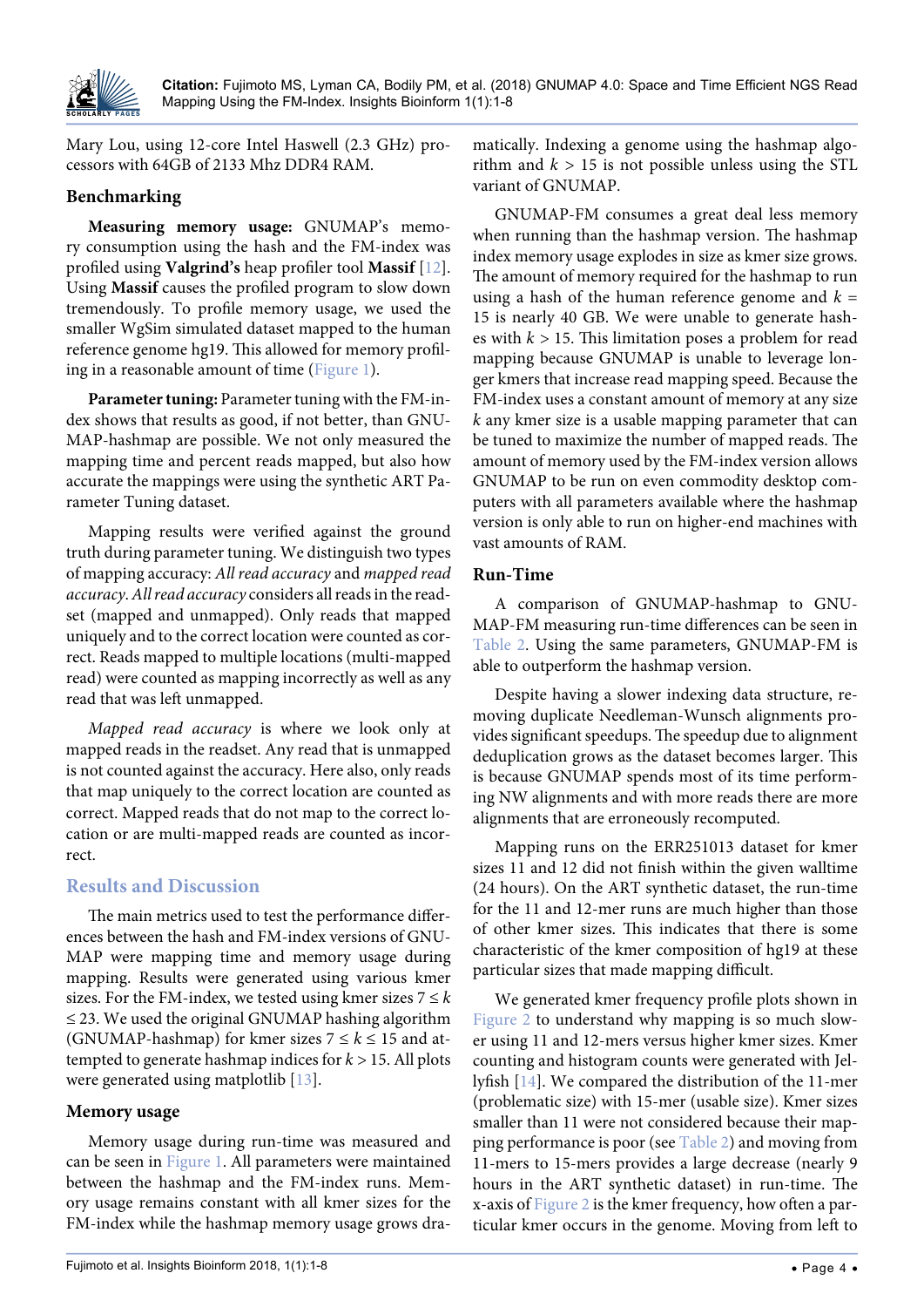

<span id="page-4-0"></span>**Table 2:** GNUMAP using hashmap and FM-index comparison using the same mapping parameters. Run-time and number of mapped reads using the hashmap and FM-index versions of GNUMAP on the ART generated synthetic dataset and on the real dataset. As kmer size increases, from 7 to 10, runtime is about the same. For kmers sizes 11 and 12 run-time is much larger (see bolded rows). The run-time increase for these kmers is caused by the composition of hg19 where lots of 11 and 12-mers (13-mers in real dataset where 11 and 12 mers didn't finish) happen to have frequencies near the chosen threshold (1,000) resulting in more NW alignments that are costly in terms of time. For 13-mers and larger kmers, the runtime decreases and eventually settles at a minimum run-time.

#### (a) Synthetic Dataset.

|        | Hashmap             |                 | <b>FM-Index</b>     |                 |  |  |  |
|--------|---------------------|-----------------|---------------------|-----------------|--|--|--|
| k<br>k | Run-Time<br>(HH:MM) | Mapped<br>Reads | Run-Time<br>(HH:MM) | Mapped<br>Reads |  |  |  |
| 7      | 0:52                | 0%              | 0:06                | 0%              |  |  |  |
| 8      | 0:53                | $0\%$           | 0:06                | 0%              |  |  |  |
| 9      | 1:01                | 0.17%           | 0:18                | 0.02%           |  |  |  |
| 10     | 1:30                | 1.89%           | 1:34                | 1.63%           |  |  |  |
| 11     | 10:08               | 46.51%          | 7:03                | 44.76%          |  |  |  |
| 12     | 7:14                | 70.68%          | 5:10                | 70.57%          |  |  |  |
| 13     | 3:38                | 69.82%          | 2:08                | 69.81%          |  |  |  |
| 14     | 1:19                | 65.65%          | 0:55                | 65.65%          |  |  |  |
| 15     | 1:09                | 59.50%          | 0:30                | 59.50%          |  |  |  |
| 16     | -                   |                 | 0:21                | 55.26%          |  |  |  |
| 17     | -                   |                 | 0:17                | 55.21%          |  |  |  |
| 18     | -                   |                 | 0:15                | 55.38%          |  |  |  |
| 19     | ۰                   | -               | 0:14                | 55.05%          |  |  |  |
| 20     | -                   | -               | 0:12                | 55.59%          |  |  |  |
| 21     | -                   |                 | 0:11                | 48.85%          |  |  |  |
| 22     | -                   |                 | 0:10                | 44.68%          |  |  |  |
| 23     | -                   |                 | 0:10                | 40.57%          |  |  |  |

(b) Real Dataset.

|        | Hashmap             |                 | <b>FM-Index</b>     |                 |  |  |  |
|--------|---------------------|-----------------|---------------------|-----------------|--|--|--|
| k<br>k | Run-Time<br>(HH:MM) | Mapped<br>Reads | Run-Time<br>(HH:MM) | Mapped<br>Reads |  |  |  |
| 7      | 3:56                | 0%              | 0:30                | 0%              |  |  |  |
| 8      | 3:45                | 0%              | 0:30                | 0%              |  |  |  |
| 9      | 4:12                | 0.65%           | 0:45                | 0.08%           |  |  |  |
| 10     | 5:04                | 6.48%           | 4:43                | 5.80%           |  |  |  |
| 11     | -                   |                 |                     |                 |  |  |  |
| 12     |                     |                 |                     |                 |  |  |  |
| 13     | 20:57               | 91.04%          | 10:57               | 91.03%          |  |  |  |
| 14     | 14:36               | 91.48%          | 5:04                | 91.48%          |  |  |  |
| 15     | 8:50                | 91.71%          | 2:59                | 91.71%          |  |  |  |
| 16     | Ξ.                  | -               | 2:10                | 91.88%          |  |  |  |
| 17     | -                   | -               | 1:51                | 92.07%          |  |  |  |
| 18     |                     |                 | 1:43                | 92.23%          |  |  |  |
| 19     | -                   |                 | 1:34                | 92.32%          |  |  |  |
| 20     |                     |                 | 1:29                | 92.36%          |  |  |  |
| 21     |                     |                 | 1:23                | 92.36%          |  |  |  |
| 22     | -                   |                 | 1:19                | 92.36%          |  |  |  |
| 23     |                     |                 | 1:15                | 92.31%          |  |  |  |

right on the x-axis corresponds to an increase in number of possible alignment operations. This is because kmers that occur more frequently in the genome result in more locations that GNUMAP must check for possible mapping. Kmers that have lower frequencies (left side of the plot) are better for mapping because they occur in fewer places in the human genome (more unique) and cause fewer alignment operations to occur. Alignments performed at genomic positions triggered by frequently occurring kmers are often false-positive mappings and usually discarded. Despite being discarded, the triggered alignment increases the run-time of GNUMAP because the alignment must be performed and scored to decide whether or not to discard it. [Figure 2](#page-5-0) shows the maximum kmer occurrence threshold at 1,000. The area between the 11-mer and 15-mer plots signifies why using an index with  $k = 11$  is so much slower, there are many more 11-mers that have 500 ≤ *frequency* ≤ 1000 than 15 mers. This means that when 11-mers are used for indexing hg19, there are significantly more kmers that trigger more costly alignments in GNUMAP and result in a huge slowdown.

Looking at run-time and memory usage together reveal even greater limitations of GNUMAP-hashmap. [Ta](#page-4-0)[ble 2](#page-4-0) shows that execution times of using smaller kmers  $(7 \leq k \leq 10)$  result in very fast run-times and consume very little memory (< 3 GB) but very few reads mapped. When using  $13 \le k \le 15$ , GNUMAP-hashmap runs very quickly and is able to map the majority of reads (especially in the ERR251013 dataset) but it uses enough memory to preclude some users from running it.

#### **Index size on disk**

GNUMAP-hashmap requires a new index to be built for every kmer size and maximum kmer occurrence. Using a different kmer size *k* results in different kmer profiles and affects the size of the hashmap that is generated. The sizes of the different hashes stored on disk for the human reference hg19 can be seen in [Table 3](#page-4-1). Going from  $k = 10$  to  $k = 11$  results in the hash doubling in size. This also occurs when going from  $k = 11$  to  $k = 12$ . In general, the hash size is expected to roughly double every time kmer length is incremented. The hash, however, only stores kmers that occur within the genome resulting

<span id="page-4-1"></span>**Table 3:** GNUMAP hashmap size on disk for various kmer sizes and maximum kmer occurrence 1,000. Hashes with *k* > 15 were unable to be generated.

| k  | Size on Disk (GB) |
|----|-------------------|
| 7  | 1.56              |
| 8  | 1.57              |
| 9  | 1.73              |
| 10 | 2.86              |
| 11 | 9.58              |
| 12 | 19.58             |
| 13 | 22.19             |
| 14 | 23.9              |
| 15 | 26.93             |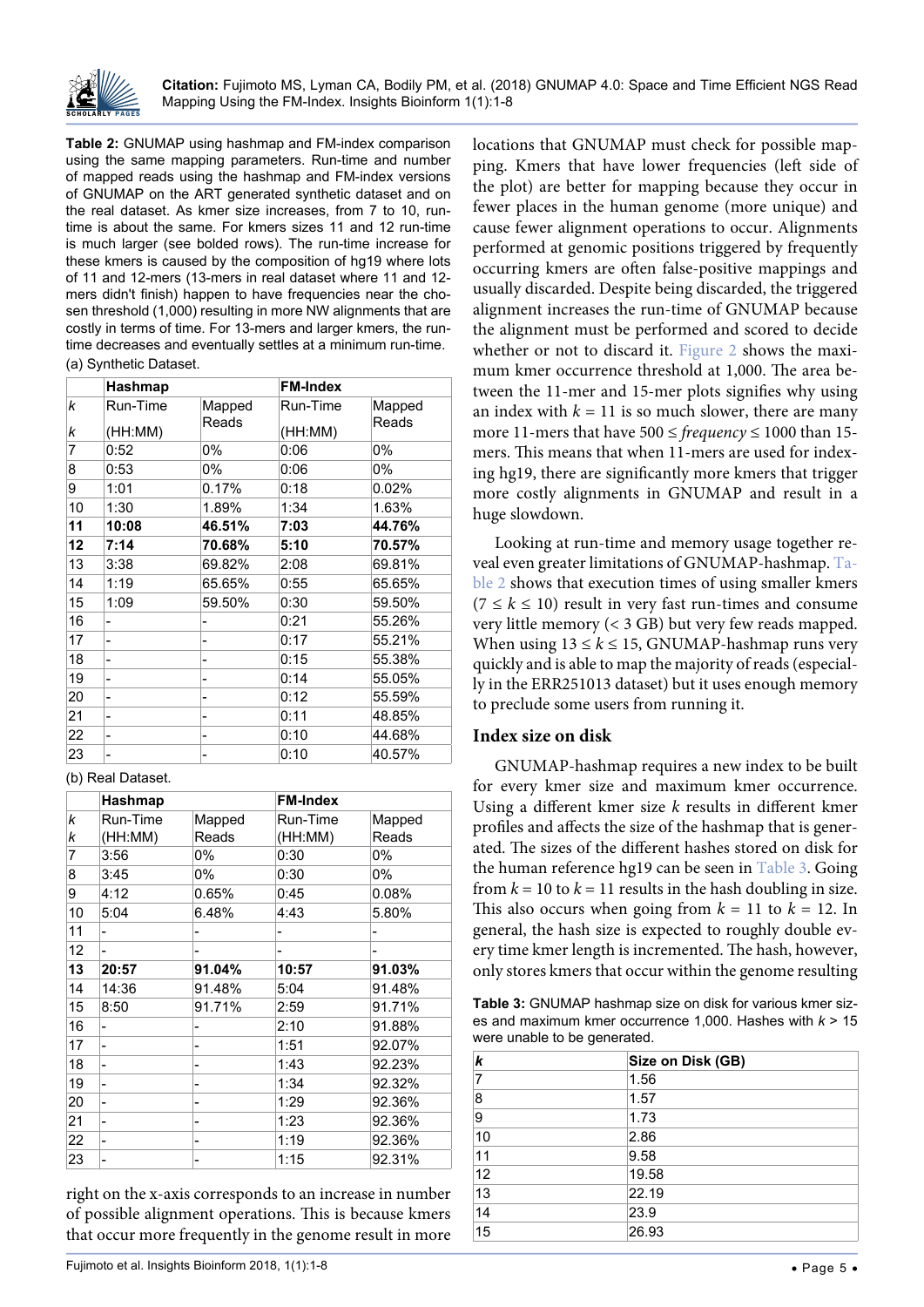

**Citation:** Fujimoto MS, Lyman CA, Bodily PM, et al. (2018) GNUMAP 4.0: Space and Time Efficient NGS Read Mapping Using the FM-Index. Insights Bioinform 1(1):1-8

<span id="page-5-0"></span>

**Figure 2:** The kmer count profiles of the human reference genome hg19 using *k* = 11 and *k* = 15. Differences in these plots show why the 11-mer mapping process takes much longer than using 15-mers. The maximum kmer occurrence threshold of 1,000 is marked on the plot, kmers with frequencies above this threshold were not used for mapping done in [Table 1](#page-1-0). Area under the curve shows how much of the index is based on rare or frequent kmers. The 11-mer index is skewed to the right but has much more of its area concentrated near the occurrence threshold than the 15-mer plot. This results in an index that is composed of many more frequent kmers that can trigger false-positive alignments. The 15-mer plot is skewed much more to the right and has little area concentrated near the occurrence threshold. An index with this profile is composed of kmers that occur less often throughout the genome causing less alignment to false-positive locations.

in hashes that don't double in size at each increment of *k*. The size of the index will also vary based on the maximum kmer occurrence threshold and the specific genome being indexed. GNUMAP-hashmap was unable to generate indices with  $k > 15$ , GNUMAP-STL can theoretically do so but was unable to for the human reference genome on a system with 128GB RAM. The size of the FM-index is 3.13GB on disk and only needs to be stored once for all sizes *k*. Storing a different hashmap to index the same information with different parameters is unnecessary when data structures like the FM-index exist.

#### **Parameter tuning**

Parameter tuning results are shown in [Table 1.](#page-1-0) The Max Kmer Occ parameter is the threshold for the maximum number of times a kmer can occur in the genome to be used for mapping. The Min Kmer Hits parameter refers to the minimum number of kmer hits a read needs to trigger an NW alignment and be considered for mapping. Kmer Jump Size specifies the minimum distance between kmer hits in a read. Setting the kmer jump size to 1 results in each kmer from a read being looked up for mapping. Changing various parameters in GNUMAP-FM allows for as many, if not more, reads to be mapped as GNUMAP-hashmap in significantly less time.

Using the FM-index also allows for a great amount of flexibility that was not present when using the hashmap. When using the hashmap version, creating the genome index committed the user to the specific parameters used to build the index, there was no flexibility after it had been built and required a full rebuild if kmer size or maximum kmer occurrence were to be respecified.

Using the FM-index allows us to change these parameters to suit our needs from one sequencing run to another as the genomic composition of different sam-

ples can be different, thus requiring different parameters for optimal mapping. [Table 2](#page-4-0) and the first two rows of 2 show that using the FM-index can cause a dramatic increase in run-time (nearly 4× longer) when identical parameters are used. However, by being able to change the size of *k* and the maximum kmer occurrence parameters (the two parameters that are immutable when initially creating the hashmap) we find that we can map more reads than the hashmap version in significantly reduced time. While using the FM-index with the same parameters causes a near 4× slowdown in runtime when compared to the hashmap, tuning the parameters causes a near 4× speedup while mapping more reads with higher *all read accuracy* and comparable *mapped read accuracy*. This huge speedup was afforded by our ability to choose a kmer size that is impossible when using either hashmap versions on a genome as large as the human genome. Specifically, setting  $k = 23$  and the max kmer occurrence to 10, we were able to map more reads in less than 15 seconds versus the hashmap run which took nearly a minute.

#### **Benefits of parameter tuning**

Being able to dynamically change the maximum kmer occurrence also allows us to loosen or tighten our mapping criteria. Using a lower threshold allows for rarer kmers to indicate where we should map reads and decreases extraneous alignments that occur when a common kmer is used for mapping. With the same parameters, the FM-index had a significant slowdown and slight decreases in *mapped read accuracy* where a higher percentage of mapped reads from the hashmap mapped correctly compared to the FM-index. Using the flexibility of the FM-index, we find that the slight decreases in *mapped read accuracy* are offset because we're able to map more of the total readset resulting in an increased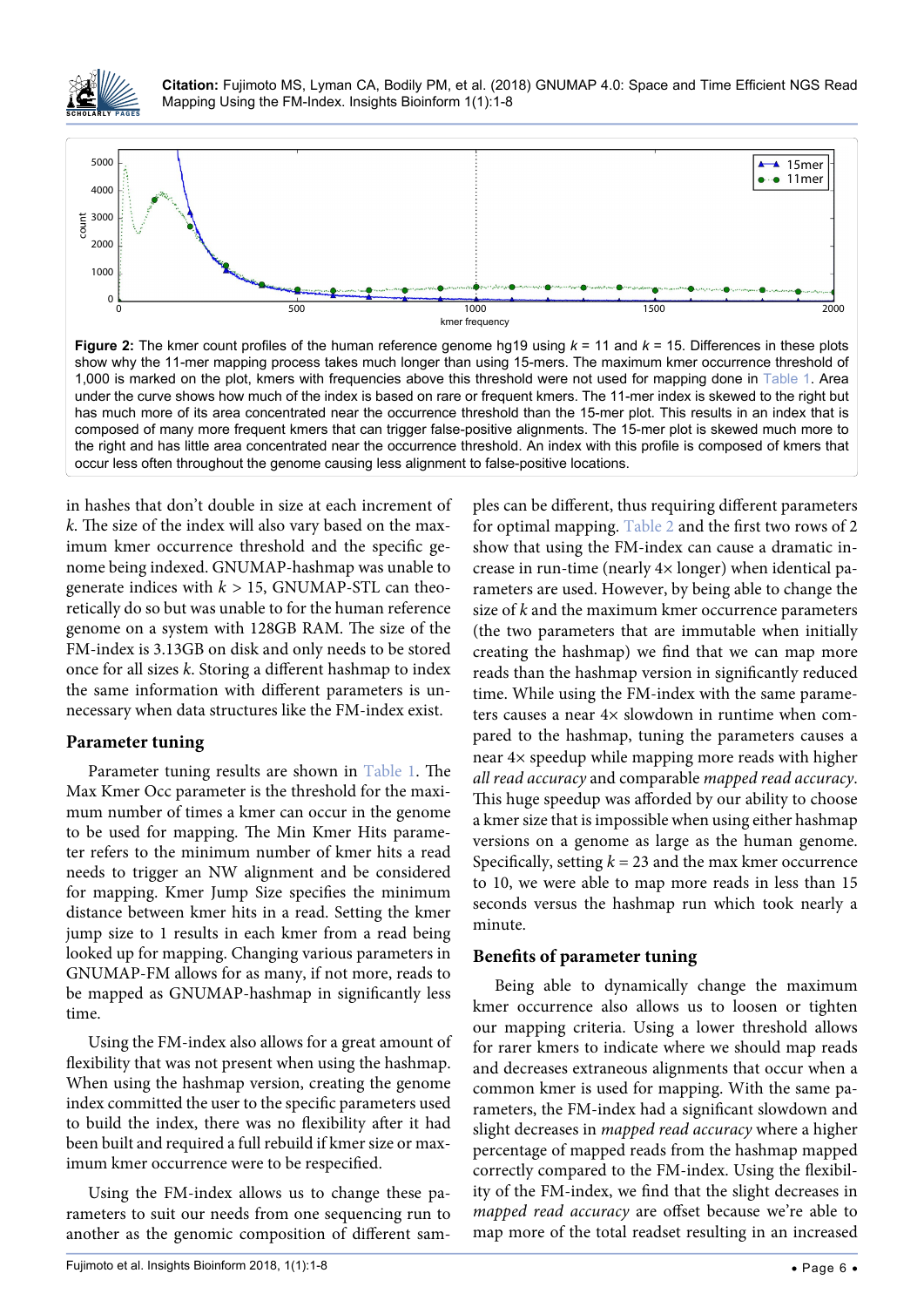

overall *all read accuracy*. We find that through this process we're not only able to map more reads about as accurately as the hashmap but we can do so in less time using less memory.

The benefits of flexible parameter tuning generalize even further when considering other reference genomes and different quality NGS reads. We found that setting a maximum kmer occurrence of 1,000 was not necessarily the best parameter when mapping to hg19. GNUMAP-hashmap was fixed to its initial parameter choices unless we decided to regenerate the entire hashmap. GNUMAP-FM could change all parameters on demand. When indexing other genomes, it may become apparent that when mapping reads that a higher or lower threshold for maximum kmer occurrence is necessary. This could be the case if using a genome that has many kmers that repeat throughout the genome with relatively fewer unique kmers.

Changing the size of the kmer is also very powerful especially when dealing with NGS reads of lower quality. This becomes extremely pertinent as new sequencing technologies, such as PacBio, generate extremely long reads (*>* 500 *bp*) and have error rates *>* 10% that are distributed relatively evenly throughout the read when compared to technologies like Illumina where errors are more likely to occur at the end of the read [[15](#page-7-3)[-17\]](#page-7-4). Mapping reads with error profiles similar to PacBio can necessitate using shorter kmers and increasing the maximum kmer occurrence threshold because shorter kmers are more likely to occur frequently throughout a genome than longer kmers.

Changing kmer size and max kmer occurrence thresholds is also beneficial when mapping reads from a specimen that is divergent from the reference genome being used. In studies where the reference genome is of low quality, as is the case for many non-model organisms, lowering kmer size and increasing the occurrence threshold allows for more ambiguous mapping positions to be evaluated. Source specimens can also be different from the reference in the case of highly polymorphic organisms or where high rates of heterozygosity are found and can affect general analysis and sequence processing [\[18\]](#page-7-5). The flexibility offered by GNUMAP-FM allows users to work much more easily with non-model organisms, highly polymorphic species and species with high rates of heterozygosity.

# **Conclusion**

We have shown the benefits of using the FM-index in place of the hashmap data structure in GNUMAP. Initially, we were concerned about using the FM-index because the data structure is slower than the hashmap. Using the same parameters in GNUMAP-hashmap and GNUMAP-FM, we saw that it can result in a large slowdown in GNU-MAP-FM's run-time. We find, however, that using parameter tuning coupled with the other optimizations and bug fixes overcomes the possible run-time issues. These results show the impact that parameter tuning has and how important it is to work with the composition of a specific dataset. Finding optimal mapping parameters automatically would be ideal but must take into account the kmer composition of the indexed reference genome and the type of DNA sequencing used. GNUMAP-hashmap is unable to change parameters without triggering a complete index rebuild while GNUMAP-FM, on the other hand, is able to switch between parameters extremely easily. We are now also able to use kmer sizes that were unavailable to us in either GNUMAP-hashmap or GNUMAP-STL. Our new release of GNUMAP-FM is an improvement over the previous version because it is able to map more reads in less time using less memory with about the same accuracy as well as adding flexibility to the user.

# **Acknowledgment**

The authors would like to acknowledge the support of Dr. Christophe Giraud-Carrier, Nozomu Okuda and the members of the Computational Science Laboratory for their help and support during this project. We would also like to thank the Fulton Supercomputing Laboratory for their support of the hardware on which we ran these experiments.

#### **References**

- <span id="page-6-0"></span>1. [B Langmead, SL Salzberg \(2012\) Fast gapped-read align](https://www.ncbi.nlm.nih.gov/pubmed/22388286)[ment with bowtie 2. Nat Methods 9: 357-359.](https://www.ncbi.nlm.nih.gov/pubmed/22388286)
- <span id="page-6-1"></span>2. H Li, R [Durbin \(2009\) Fast and accurate short read align](https://www.ncbi.nlm.nih.gov/pubmed/19451168)[ment with burrows-wheeler transform. Bioinformatics 25:](https://www.ncbi.nlm.nih.gov/pubmed/19451168)  [1754-1760.](https://www.ncbi.nlm.nih.gov/pubmed/19451168)
- <span id="page-6-2"></span>3. [NL Clement, Q Snell, MJ Clement, et al. \(2010\) The GNU-](https://www.ncbi.nlm.nih.gov/pubmed/19861355)[MAP algorithm: Unbiased probabilistic mapping of oligonu](https://www.ncbi.nlm.nih.gov/pubmed/19861355)[cleotides from next-generation sequencing. Bioinformatics](https://www.ncbi.nlm.nih.gov/pubmed/19861355)  [26: 38-45.](https://www.ncbi.nlm.nih.gov/pubmed/19861355)
- <span id="page-6-3"></span>4. [R Li, Y Li, K Kristiansen, et al. \(2008\) SOAP: Short oligo](https://www.ncbi.nlm.nih.gov/pubmed/18227114)[nucleotide alignment program. Bioinformatics 24: 713-714.](https://www.ncbi.nlm.nih.gov/pubmed/18227114)
- <span id="page-6-4"></span>5. [H Jiang, WH Wong \(2008\) SeqMap: Mapping massive](https://www.ncbi.nlm.nih.gov/pmc/articles/PMC2562015/)  [amount of oligonucleotides to the genome. Bioinformatics](https://www.ncbi.nlm.nih.gov/pmc/articles/PMC2562015/)  [24: 2395-2396.](https://www.ncbi.nlm.nih.gov/pmc/articles/PMC2562015/)
- <span id="page-6-5"></span>6. [D Smith, Z Xuan, MQ Zhang \(2008\) Using quality scores](https://www.ncbi.nlm.nih.gov/pubmed/18307793)  [and longer reads improves accuracy of solexa read map](https://www.ncbi.nlm.nih.gov/pubmed/18307793)[ping. BMC Bioinformatics 9: 128.](https://www.ncbi.nlm.nih.gov/pubmed/18307793)
- <span id="page-6-6"></span>7. [P Ferragina, G Manzini \(2005\) Indexing compressed text.](http://citeseerx.ist.psu.edu/viewdoc/download?doi=10.1.1.77.2997&rep=rep1&type=pdf)  [Journal of the ACM 52: 552-581.](http://citeseerx.ist.psu.edu/viewdoc/download?doi=10.1.1.77.2997&rep=rep1&type=pdf)
- <span id="page-6-7"></span>8. [M Burrows, DJ Wheeler \(1994\) A block-sorting lossless](http://www.hpl.hp.com/techreports/Compaq-DEC/SRC-RR-124.pdf)  [data compression algorithm. SRC Research Report.](http://www.hpl.hp.com/techreports/Compaq-DEC/SRC-RR-124.pdf)
- <span id="page-6-8"></span>9. H Li (2011) Wg sim-read simulator for next generation sequencing.
- <span id="page-6-9"></span>10. [W Huang, L Li, JR Myers, et al. \(2012\) ART: A next-genera](https://www.ncbi.nlm.nih.gov/pubmed/22199392)[tion sequencing read simulator. Bioinformatics 28: 593-594.](https://www.ncbi.nlm.nih.gov/pubmed/22199392)
- <span id="page-6-10"></span>11. [1000 Genomes Project Consortium, Auton A, Brooks LD,](https://www.ncbi.nlm.nih.gov/pubmed/26432245)  [et al. \(2015\) A global reference for human genetic variation.](https://www.ncbi.nlm.nih.gov/pubmed/26432245)  [Nature 526: 68-74.](https://www.ncbi.nlm.nih.gov/pubmed/26432245)